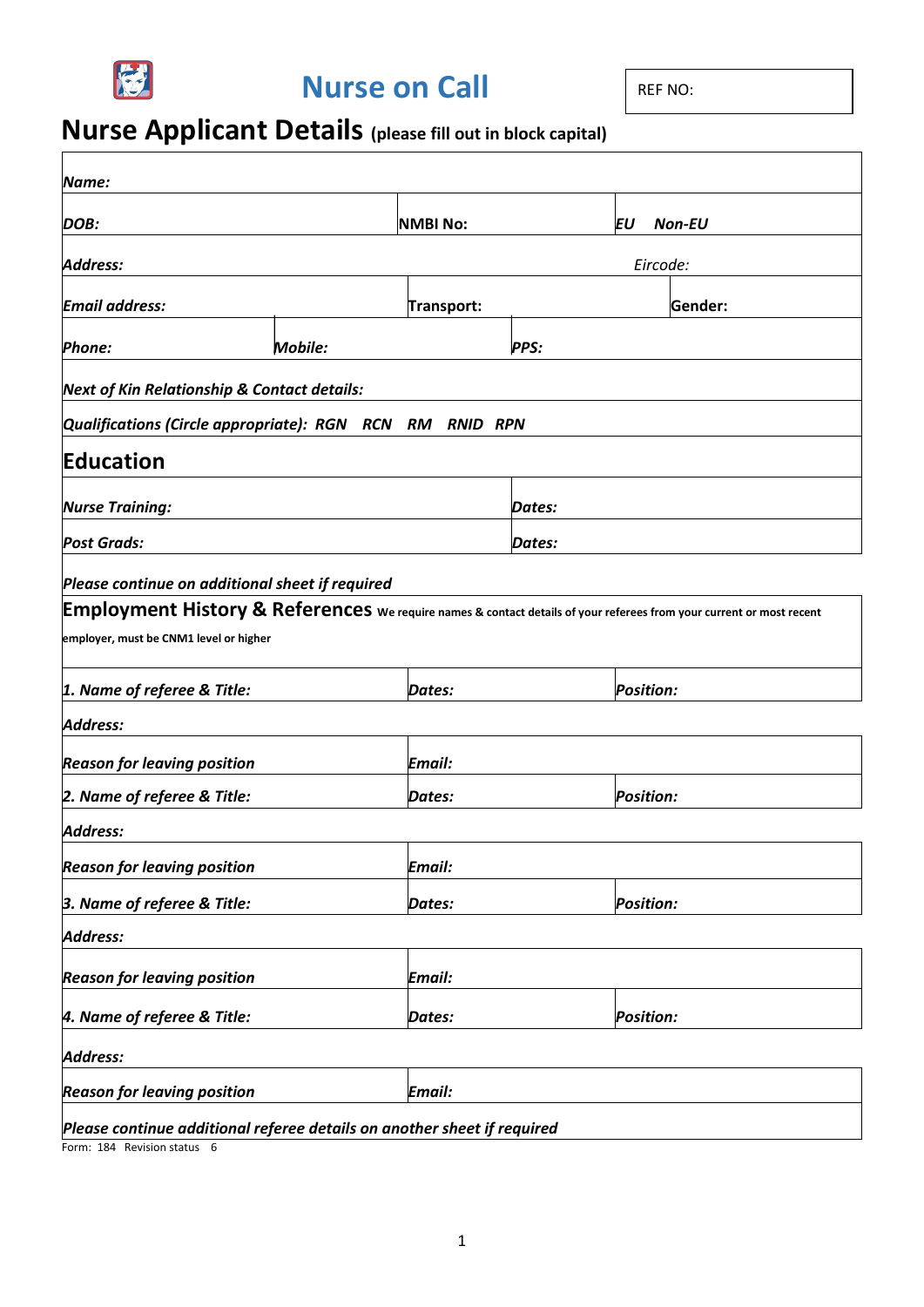

REF NO:

## **Nurse on Call**

| <b>Nurse Competency</b>         |  |                            | Please indicate (1) Performs well with min 1 yrs exp. (2) Limited<br>experience. (3) No experience |                                 |                       |  |
|---------------------------------|--|----------------------------|----------------------------------------------------------------------------------------------------|---------------------------------|-----------------------|--|
|                                 |  |                            | Cardiac                                                                                            |                                 |                       |  |
| Cardiology                      |  |                            | Failure                                                                                            |                                 | Unstable Angina       |  |
| Pre & Post<br>Coronary          |  |                            |                                                                                                    |                                 |                       |  |
| Angiography                     |  |                            |                                                                                                    | Pre & Post Coronary Angioplasty |                       |  |
| <b>Cardiac Surgery</b>          |  | Pre & Post Cardiac Surgery |                                                                                                    |                                 | Pre & post Valve Surg |  |
| <b>Medicine</b><br>Respiratory  |  |                            | Dermatology                                                                                        |                                 | Gastroenterology      |  |
| <b>Diabetes</b><br>Neurology    |  |                            | Insulin dependent diabetes                                                                         |                                 |                       |  |
| <b>Surgical</b><br>General      |  |                            | Gynaecology                                                                                        |                                 | Urology               |  |
| Vascular<br><b>Plastics</b>     |  |                            | Orthopaedic                                                                                        | Ophthalmic                      |                       |  |
| <b>Oncology</b><br>Radiotherapy |  |                            | Neutropenic Isolation                                                                              |                                 | Chemotherapy          |  |
| <b>Others</b>                   |  | <b>Tracheostomy Care</b>   |                                                                                                    | Ventilated<br>Patients          |                       |  |

**How did you hear of Nurse on Call i.e. Family, work colleague, social media** 

I give Nurse on Call permission to contact me by phone, email or text with regards to:

- \* Accounts e.g. Payslips, Timesheets, Tax etc.,
- \* Human Resources e.g. Training Programmes, updates, registration & application process etc
- \* Bookings/Operations e.g. Shift details, Client policies (parking/infection control/uniform) etc.
- \* Recruitment: Temporary and Permanent Roles Available
- \* Other important communications as deemed necessary by our Management Team
- \* A soft copy of your file is kept on Nurse on Call scanning system.

Please be assured that Nurse on call will never send on your contact details to a third party

I give Nurse on Call permission to seek references on my behalf.

If you have left the company and wish to opt out of receiving emails/texts, please email nurseoncalljobs@nurseoncall.ie

Signature: Date: 2008. [2010] Date: 2008. [2010] Date: 2008. [2010] Date: 2010. [2010] Date: 2010. [2010] Date: 2010. [2010] Date: 2010. [2010] Date: 2010. [2010] Date: 2010. [2010] Date: 2010. [2010] Date: 2010. [2010] Da

Print:

Form: 184 Revision status 6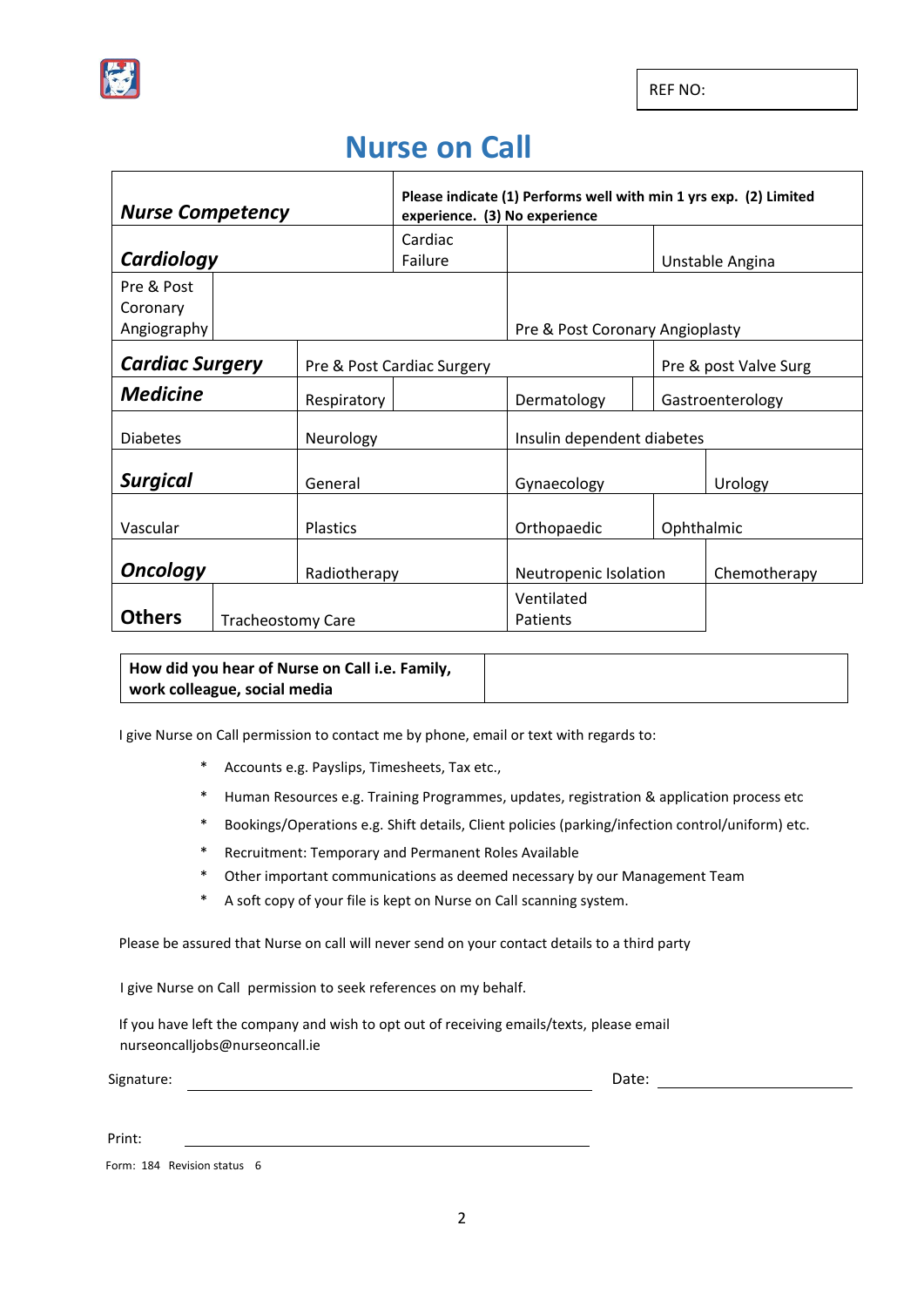

#### **Criminal Declaration**

|                                                                  | <u> 2008 - Andrea Andrea Andrea Andrea Andrea Andrea Andrea Andrea Andrea Andrea Andrea Andrea Andrea Andrea And</u>                                                                                                                                                                                                                                                                                                                                                                                                                          |                         |
|------------------------------------------------------------------|-----------------------------------------------------------------------------------------------------------------------------------------------------------------------------------------------------------------------------------------------------------------------------------------------------------------------------------------------------------------------------------------------------------------------------------------------------------------------------------------------------------------------------------------------|-------------------------|
| (Name)                                                           | (Address)                                                                                                                                                                                                                                                                                                                                                                                                                                                                                                                                     | (DOB)                   |
|                                                                  | No - I have no previous convictions or pending cases against me.                                                                                                                                                                                                                                                                                                                                                                                                                                                                              |                         |
|                                                                  | Yes - If yes please contact our HR Department 01 4965199.                                                                                                                                                                                                                                                                                                                                                                                                                                                                                     |                         |
|                                                                  |                                                                                                                                                                                                                                                                                                                                                                                                                                                                                                                                               |                         |
| <b>HEREBY DECLARE that:</b>                                      |                                                                                                                                                                                                                                                                                                                                                                                                                                                                                                                                               |                         |
| in Ireland or in any other state;                                | I have never been arrested for, or convicted of, any offence or crime (other than an offence under road traffic legislation), either                                                                                                                                                                                                                                                                                                                                                                                                          |                         |
|                                                                  | I have never been the subject of a pardon or amnesty or other similar legal action in respect of any offence or crime (other than<br>an offence under road traffic legislation for which a penalty of imprisonment is not enforceable);                                                                                                                                                                                                                                                                                                       |                         |
|                                                                  | I have never unlawfully distributed or sold a controlled substance (drug);                                                                                                                                                                                                                                                                                                                                                                                                                                                                    |                         |
| imprisonment is not enforceable);                                | I am not currently, nor have I ever been to my knowledge under investigation by the Garda Siochana / Police force of any state<br>in relation to the commission of a crime (other than an offence under the road traffic legislation for which a penalty of                                                                                                                                                                                                                                                                                   |                         |
| responsibility for regulation of nursing or medical professions. | I am not currently, nor have I ever been the subject of disciplinary action by any professional or statutory body with                                                                                                                                                                                                                                                                                                                                                                                                                        |                         |
| accept that I am obliged to do so.                               | I hereby authorise the Hospital and / or its relevant Health Service Executive to make enquiries, for the purpose of verifying any<br>part if this declaration, with An Garda Siochana and / or the regulatory body of nursing or medical professions of any state. This<br>data will be processed by the Hospital and the Agency in accordance with the Data Protection Acts, 1988 and 2003. I confirm<br>that I will inform Nurse on Call of any convictions, pending or otherwise that occur after the date of signing this document and I |                         |
|                                                                  |                                                                                                                                                                                                                                                                                                                                                                                                                                                                                                                                               | Date                    |
|                                                                  | I give my permission to Nurse on Call to give copies of relevant documents to the relevant appraisal<br>bodies including HIQUA/or any other body for Auditing purposes or recruitment.                                                                                                                                                                                                                                                                                                                                                        |                         |
|                                                                  | I give permission to Nurse on Call to give my timesheets to Clients for auditing purposes and for the<br>purpose of verification of signatures and to authorise payment                                                                                                                                                                                                                                                                                                                                                                       |                         |
|                                                                  | Are there any fitness to practise issues with your registration?                                                                                                                                                                                                                                                                                                                                                                                                                                                                              | <b>NO</b><br><b>YES</b> |
| <b>Signed</b>                                                    |                                                                                                                                                                                                                                                                                                                                                                                                                                                                                                                                               | Date                    |
| <b>Working time Regulations</b>                                  |                                                                                                                                                                                                                                                                                                                                                                                                                                                                                                                                               |                         |
|                                                                  | The European Union has laid down guidelines for all workers governing the length of the maximum working week, which it is<br>deemed safe to work. The current limit is a maximum average net weekly working time of 48 hours per week over a period of 4<br>months. Copy of Working Time Regulations Act is available to you upon request.                                                                                                                                                                                                    |                         |
| adhere to same                                                   | I confirm that I have read and understand the information regarding the working time regulations and it is my responsibility to                                                                                                                                                                                                                                                                                                                                                                                                               |                         |
|                                                                  |                                                                                                                                                                                                                                                                                                                                                                                                                                                                                                                                               |                         |

Date:

Form No: 184 Revision Status: 6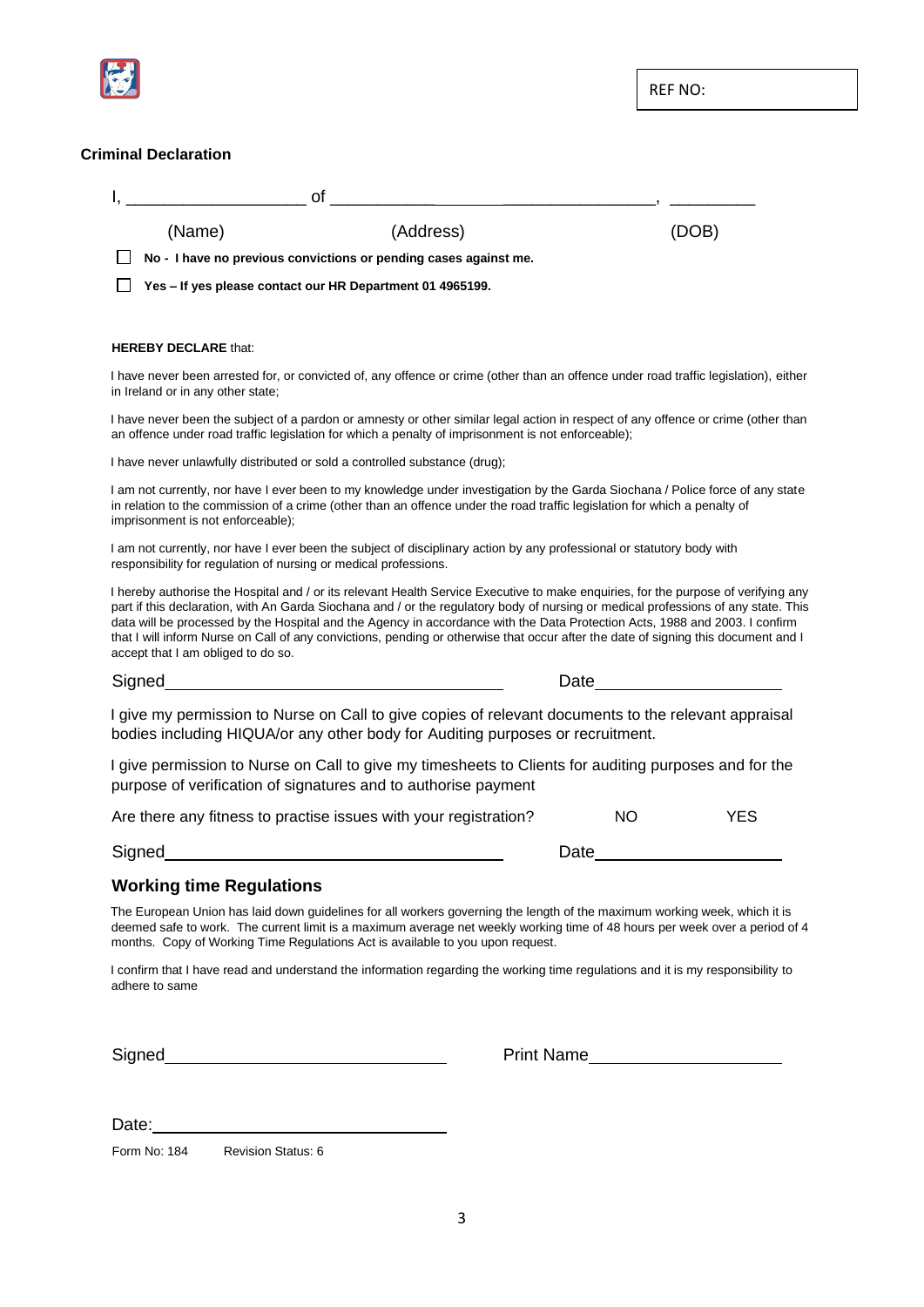

#### **Confidential Disclosure Agreement**

#### **Confidential Disclosure agreement between Nurse on Call 16 Harcourt Street** And **All Nurses who carry out assignment/shifts or work in HSE Locations, All Hospitals, Nursing Homes, Private Home or any other Location.**

I the undersigned shall regard as confidential and shall not disclose to any person, other than a person authorised, any information acquired by me concerning the HSE/all other locations, its staff or procedures; concerning the identity of any patient at HSE/all other locations premises or concerning the medical condition of or treatment received by any such patient. I undertake never to discuss patients, their families or otherwise with anybody other than an authorised person.

I accept that any breach of confidentiality may be pursued through the legal system or in the case of a Nurse may be referred to the "fitness to practise" within An Bord Altranais.

I undertake and accept that is my responsibility to ensure Manual Handling, CPR, MAPA, Infection Prevention and Control are kept up to date at all times. I am also aware that I am personally responsible for ensuring that I am immunized against Hepatitis B and Varicella (Chicken Pox) and Tuberculosis. I will keep a regular check on my antibodies level and that I will not put anyone at risk by not doing so.

I undertake and accept that Garda Vetting is carried out by Nurse on Call. I also undertake to inform Nurse on Call immediately if any new court case proceedings are commenced or convictions recorded against me. I declare that I will never make myself available for work if I am sick or if I am on sick leave from any other establishment.

In the event of any necessary adjustment to payroll, Nurse On Call/NurseOnCall Hospital Support Services reserve the right to deduct any overpayments from future earnings. If I no longer carry out shifts with Nurse On Call/ NurseOnCall Hospital Support Services, I understand and agree that any overpayment will be repaid to Nurse On Call/NurseOnCall Hospital Support Services.

I undertake and agree to inform Nurse on Call immediately if I come in contact with any clinical risk or if I pose a risk to patient or staff safety. I am aware of my obligations under the Working Time Act and I am also aware that if I am employed by another authority that they will be informed that I am seeking extra hours with Nurse on Call.

I understand and accept when I am placed in a hospital/or any location that I am not considered any employee of that hospital/Nurse on Call or any other location at time irrespective of how ever long I may be placed there. I accept that I will at no point become an employee of the HSE/Nurse on Call or any location where I am assigned by Nurse On Call irrespective of however long I am placed there, but the HSE/or any location will provide supervision and I will be under their direction and control for the duration of the shift. I am also aware that my main employer has the right to ask Nurse on Call for a list of my hours worked with Nurse on Call. I am aware that Nurse on Call cannot guarantee shifts and that the rates may vary from Client to Client and Nurse on Call do not set the rates but will endeavour to get the best possible rates available.

I accept that if there are any disputes of any nature that they will be dealt with by Nurse on Call and not by the HSE/or any location where I am placed apart from unfair dismissal and Health and Safety issues which should be dealt by the Hirer. I understand and accept that Nurse on Call has the right to relocate me any time.

I the undersigned shall regard as confidential and shall not disclose to any person any information regarding Nurse On Call, its staff, its clients or procedures to any unauthorised person.

Signed Date

Print Print Prince Communication Status: 6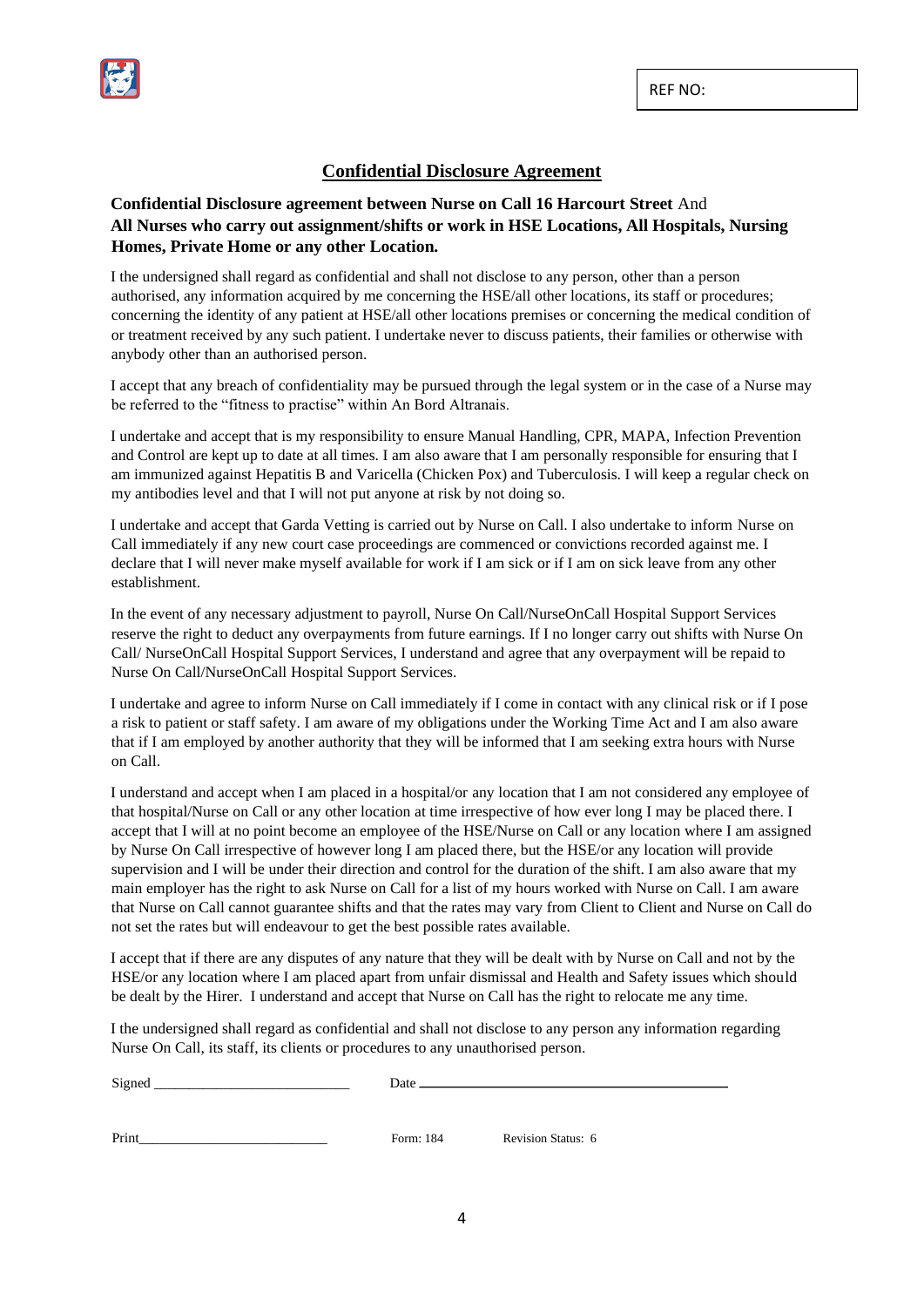REF NO:



**NURSE ON CA** 



**Nursing Services and Recruitment** Head Office, 16 Harcourt Street, Dublin 2, Ireland. Eirode DO2INN29 Tel. (01) 496 S199 Fax: (01) 496 S690 /(01) 406 S690 /(01) 496 S199 Fax: (021) 427 9839 Fax: (021) 427 9839 Fax: (021) 427 9839 Fax: (021) 427 9939 E-mail

### COVID - 19 Self Declaration form

Name:

Please circle: Nurse

**Health Care Assistant** Midwife

**Student Nurse** 

NMBI No:

PPS No:

In line with HSE guidelines under COVID-19 I confirm that I will notify the agency if:-

- . I have travelled abroad in the last 14 days (outside of the green list as per government guidelines)
- . I have symptoms related to COVID-19 (as per HSE guidelines).
- I have been in contact with a person know to have COVID-19 or presently being  $\bullet$ tested.

Signed: The Commission of the Commission of the Commission of the Commission of the Commission of the Commission of the Commission of the Commission of the Commission of the Commission of the Commission of the Commission o

**Printed Name:** 

Form No: 250

 $1<sup>st</sup>$  Issue



Vat No: IE 4883936 A Licensed annually by Dept. of Labour, Employment Agencies Act 1971. License No. EA 1043 Directors: Catherine Kennedy Arnold R.G.N., R.D.T. Arnold B.E., C.ENG, MIEI, DIP. COMPENG.EUR.ING.

Form: 184 Revision Status: 6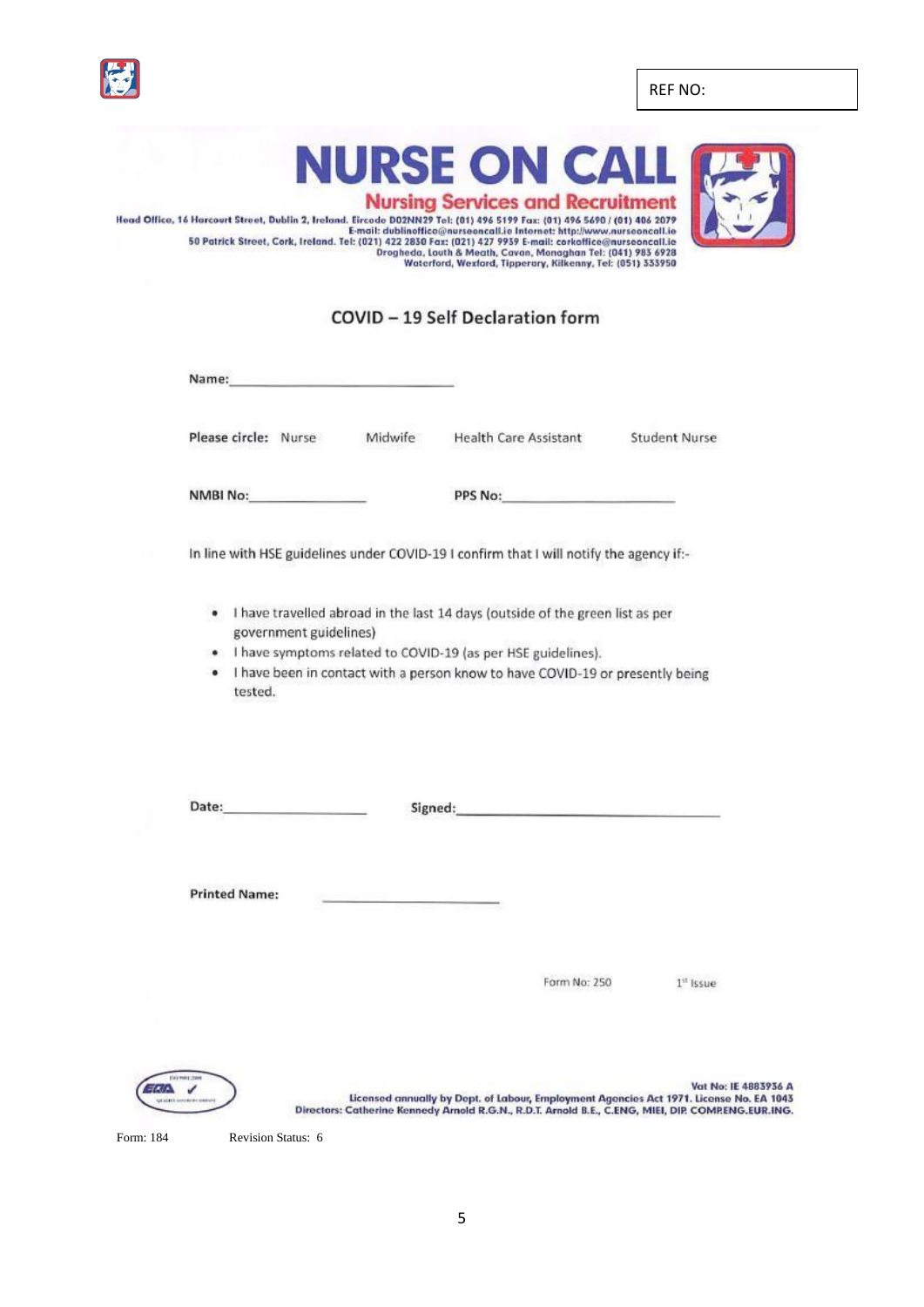

#### **TERMS GOVERNING THE RELATIONSHIP FOR THE PROVISION OF AGENCY SERVICES BETWEEN THE NAMED AGENCY NURSE AND NURSE ON CALL (THE AGENCY)**

This statement summarises the essential terms of the relationship between the agency nurse and Nurse on Call as already agreed in the application documents.

This statement applies to **This statement applies to EXECUTE 20** (THE AGENCY NURSE)

(a) NAME OF AGENCY: NOC Ltd trading as Nurse on Call

(b) ADDRESS OF AGENCY: 16 Harcourt Street Dublin 2

(c) PLACE OF WORK: The agency nurse can choose the place of work depending on availability.

(d) JOB TITLE OR NATURE OF WORK: Agency nurse providing professional nursing services to a third party. The agency does not warrant that it will have any work available nor is the agency nurse obliged to accept any work offered. There is no mutuality of obligation.

(e) DATE OF COMMENCEMENT OF WORK: The agency nurse will be totally free to choose the time and date of shifts they choose to work. The work shall start at the commencement of the shift and terminate at the end of the shift.

(f) The agency nurse will be under the direction and control of the third-party hirer (usually a hospital) whilst working a shift on the hirer's premises and the third-party hirer is solely responsible for the Agency Nurse's Health and Safety whilst on the Third Party's premises.

(g) RATE OF REMUNERATION: The rate of remuneration will be the appropriate increment on the Department of Health scale for registered nurses or the equivalent rate of pay for a directly hired nurse on the hirer's premises where this differs from the DOH scale.

(h) PAY INTERVALS: The Agency nurse will be paid weekly following receipt of a completed timesheet signed by an authorised person for the third-party hirer (hospital) for the shifts worked.

(i) HOURS OF WORK: There are no stipulated hours of work as the agency nurse is free to choose what hours they work. The Agency Nurse is entitled to statutory rest periods. In view of the emergency nature of agency nurse deployment and the nature of hospital work, if there are occasions when the hospital is not in a position to provide the statutory rest period, then this should be noted and signed off for on your timesheet. You will be paid for all hours worked.

Statutory Rest Periods under the Organisation of Working Time Act, 1997: • A daily rest period of 11 consecutive hours per 24 hours; • A weekly rest period of 24 consecutive hours per 7 days, following a daily rest period; • A 15-minute break if working 4.5 hours; • A 30-minute break if working 6 hours. (which may include the first break) Payment for breaks is not a statutory entitlement.

(j) PAID LEAVE: As the agency nurse chooses their own hour of work, leave can be taken at the nurse's discretion. Leave will accrue in proportion to the time worked and payment will be calculated in accordance with and in proportion to the number of standard hours worked. Public Holiday will be paid when 40 hours have been worked in the five weeks preceding the week ending prior to the public holiday.

(k) SICK PAY No sick pay will be paid.

(l) PENSION SCHEMES: Access to a PRSA scheme is available.

(m) PERIOD OF NOTICE TO BE GIVEN: Not applicable as the Agency nurse chooses their own hours and there is no warranty by the Agency to provide work.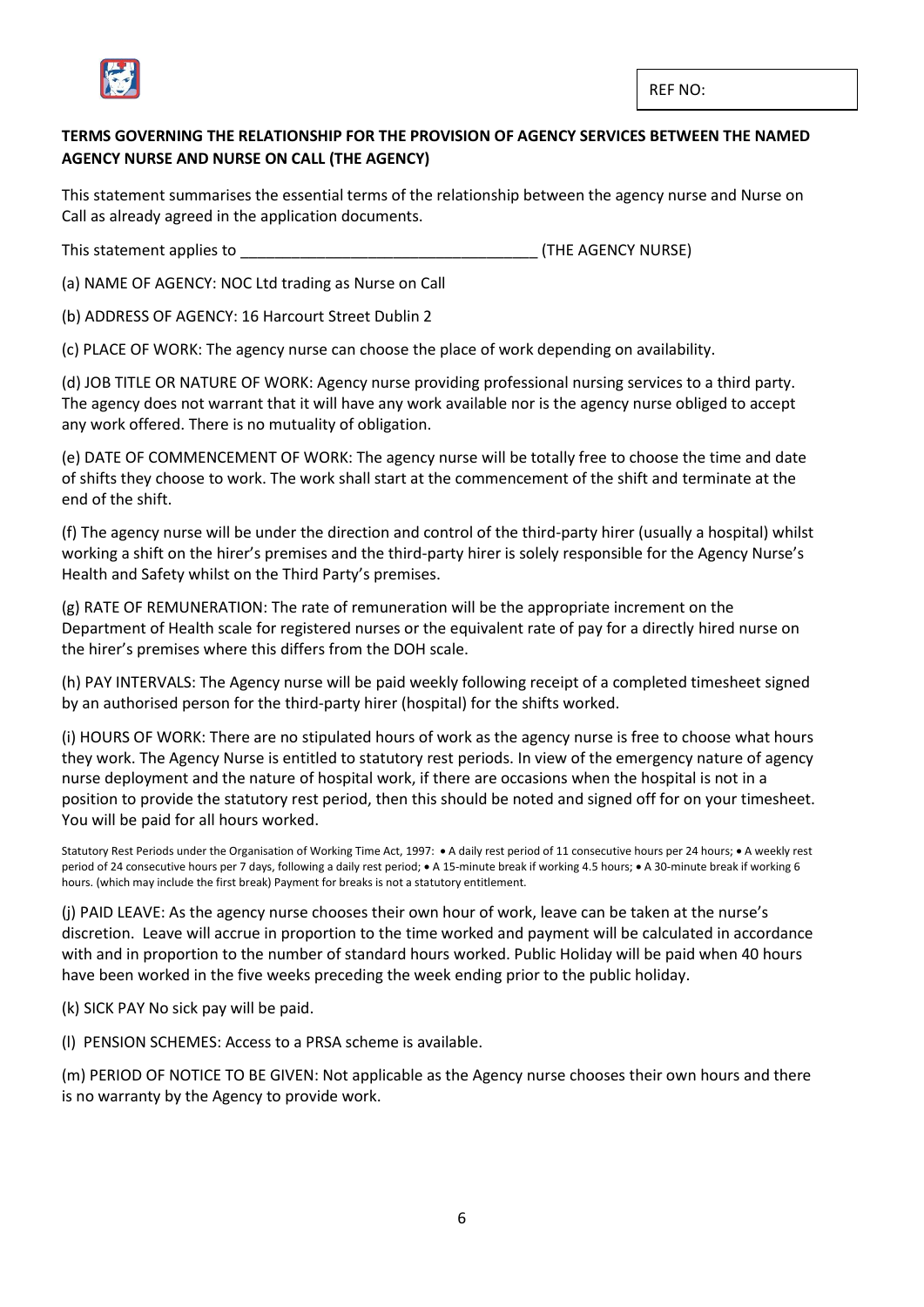| <b>Increments</b>              |  |                        |  |                                                                                        |  |                |
|--------------------------------|--|------------------------|--|----------------------------------------------------------------------------------------|--|----------------|
|                                |  |                        |  |                                                                                        |  |                |
| If so, where have you applied? |  |                        |  |                                                                                        |  |                |
|                                |  | Yes No (Please circle) |  |                                                                                        |  |                |
|                                |  |                        |  | Have you applied to the HSE/other Hospitals or are you currently on a panel for a job? |  |                |
|                                |  |                        |  |                                                                                        |  |                |
|                                |  |                        |  |                                                                                        |  |                |
|                                |  |                        |  |                                                                                        |  | <b>REF NO:</b> |

I am aware that my incremental point will be agreed at the time of interview based on the proof I have provided.

As Nurse on Call is an Agency, hours and weeks worked can vary hugely amongst staff. Therefore, the onus is on the individual to inform Nurse on Call HR department if they have moved an increment or if they are due an increment increase.

Once queried, if appropriate, we will implement the change and inform the accounts department of the same and confirm this with the agency worker.

Please note, there can be no backdating of pay as invoices have already been submitted once payments for shifts have gone through.

I have read and understood the above regarding increments.

I am aware if I do not contact the HR department to query my increment, that I will remain on the same point until queried.

| Signed: | <b>Date:</b> |
|---------|--------------|
|         |              |